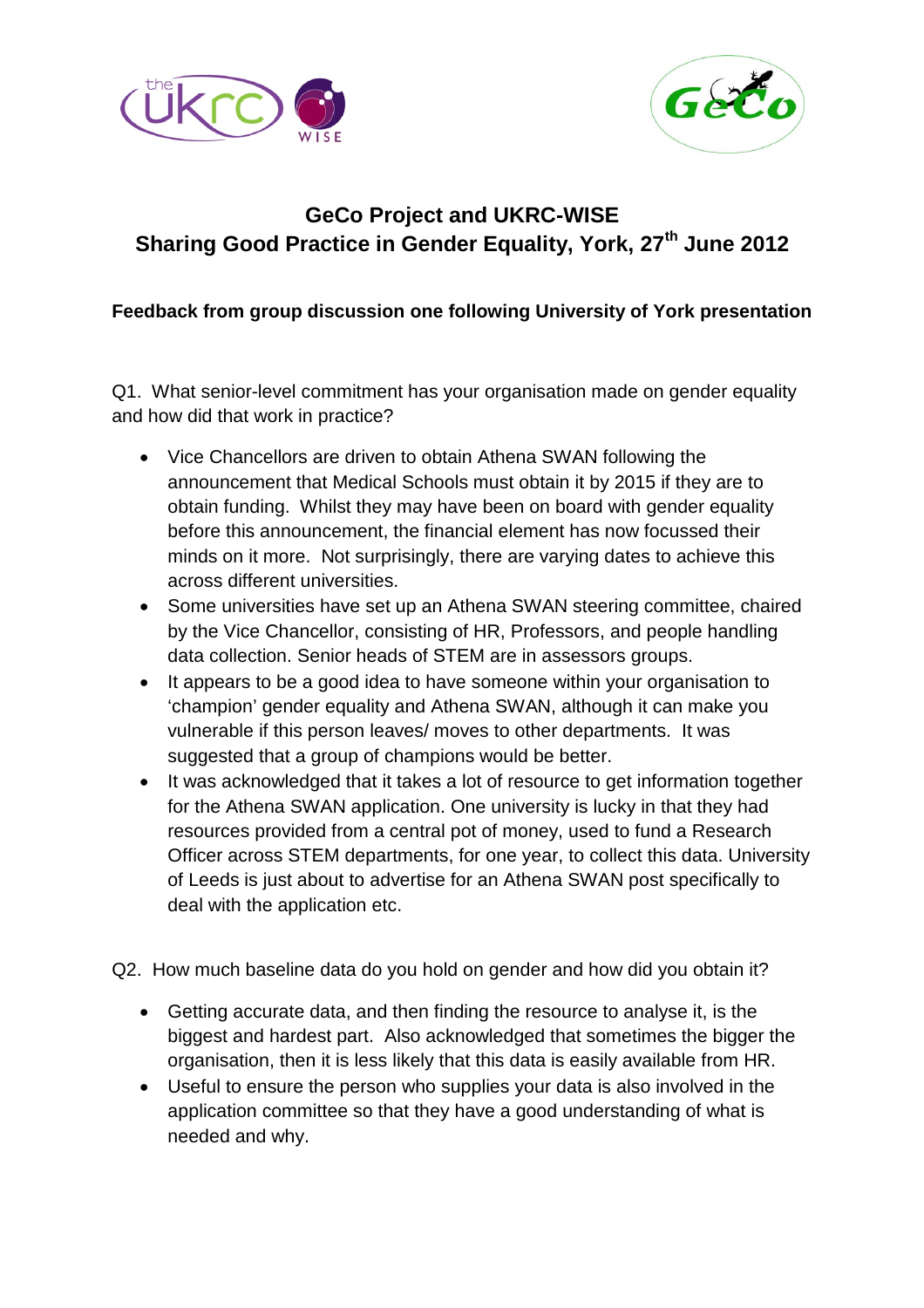



- Once data is obtained, then a lot of 'local' knowledge is needed to make it meaningful and useful. The use of different terminology, job titles etc. is one issue. Another is that progression within the organisation takes time so, for example, if you have only just recruited women at senior lecturer level, it will take some months/ years for them to become established in the organisation and be promoted to Professor, so this needs to be considered when analysing your data.
- It was commented on that most universities do offer flexible working and that it is being taken up, but the data is not always recorded centrally and agreed as a local arrangement with the manager. There is a need to let HR know so that is can be reported on.

## **Notes from discussion two following University of Reading and University of Sheffield presentations**

Q1. How does your organisation cover maternity/paternity leave in research projects, and what works best in facilitating publication during and after this process?

Q2. What are the best ways of measuring the impact of these kind of initiatives, so you can target future resources effectively?

The discussions concluded that some institutions make more funds available than others, and at school level some underwrite the costs to providing cover for maternity/ paternity leave. However, this is varied and a lot depends on whether the staff member has a grant, or the nature of their funding. Some offered reduced teaching loads when mothers returned to allow them more time to finish research etc.

Sue Couling concluded that it is shocking that there appears to be no consistent approach to this issue within universities, and this is an action point for us all to consider.

Others remarked that paternity leave also was a similar issue for men as they were unlikely to take it if they were not supported whilst away.

We also discussed how to measure impact of initiatives and concluded that it was difficult to attribute it to one resource/ initiative. However, it was suggested that qualitative feedback could be useful to evidence the success of the initiative. Possibly there is a need to follow up with those who left the organisation to find out the reasons why.